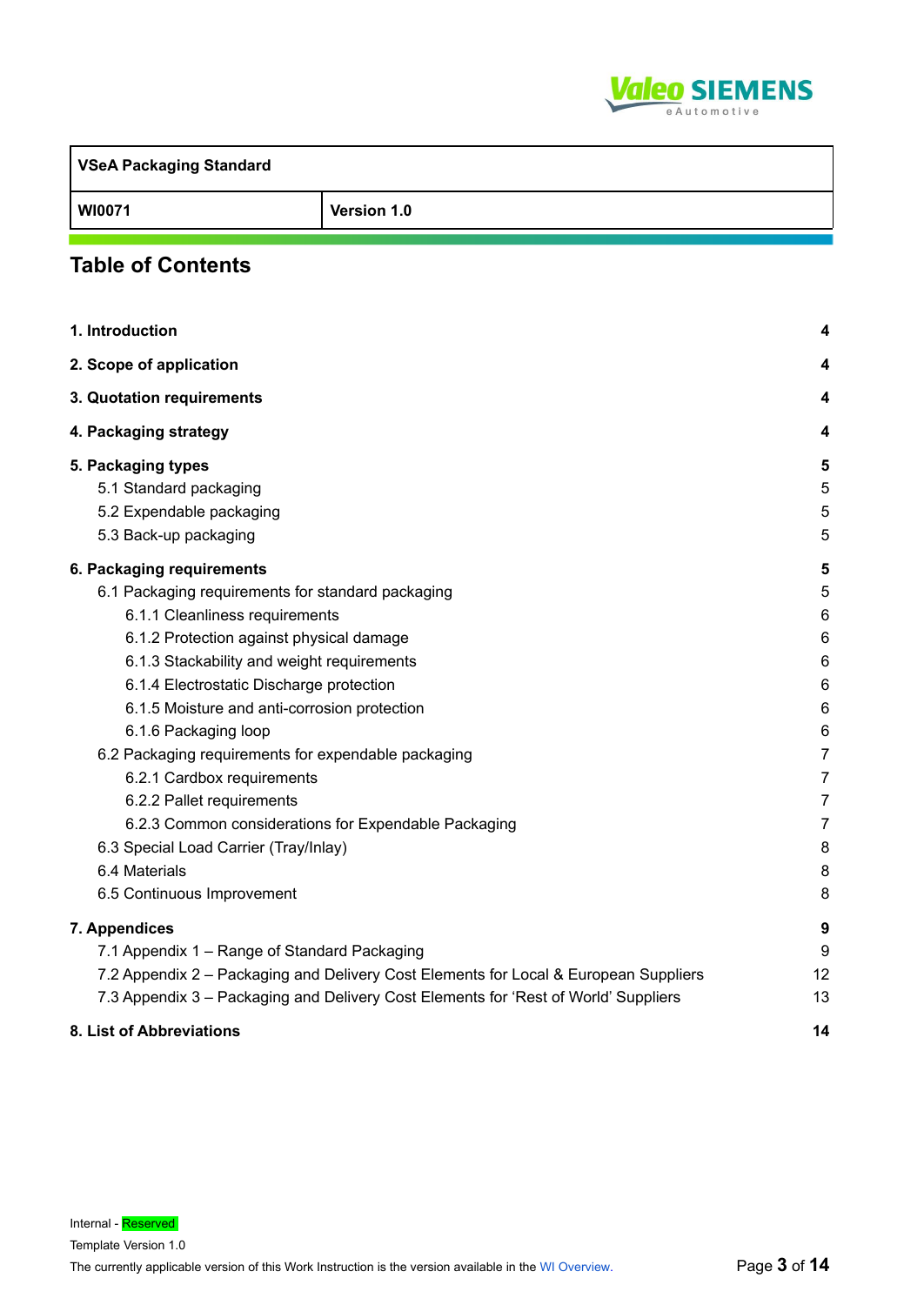

| <b>VSeA Packaging Standard</b> |             |  |
|--------------------------------|-------------|--|
| <b>WI0071</b>                  | Version 1.0 |  |

# **1. Introduction**

This document outlines all the packaging implications for sourcing of parts and describes the Valeo Siemens eAutomotive (hereinafter referred as "VSeA") specific packaging requirements. It reveals all cost elements that should be identified and integrated as part of the piece price.

This document also references supporting documents and sources, which may be useful during a VSeA procurement process.

Any deviation from these instructions must be authorized in advance by the VSeA Logistics Team.

# **2. Scope of application**

These instructions refer to packaging and quotation requirements for serial delivery only. In phases prior serial delivery (e.g. prototypes and samples) these instructions are by agreement not entirely to adopt.

Serial Delivery (incl. C- and D-Sample) shall mean the delivery of any products except for A- and B-samples in accordance with the definition of VDA recommendations.

# **3. Quotation requirements**

When responding to a VSeA procurement request during an early supplier involvement the quotation should include all elements of packaging and freight costs, as listed in Appendix 2 & 3. Cost elements may vary depending on the geographical location of the supplier's plant. This guideline includes different cost scenarios for following supplier locations:

- **Local and European based Suppliers**
- 'Rest of World' based Suppliers

VSeA owns production plants in Europe (France, Germany, Hungary, Poland) and China (Changzhou, Changshu, Tianjin, Shenzhen). Therefore the geographical region of the VSeA production plant must be considered by the corresponding supplier in order to choose the proper packaging option.

# **4. Packaging strategy**

VSeA Packaging Strategy is defined as returnable packaging (hereinafter referred to as "Standard Packaging") throughout the Local and European supplier base and expendable packaging for supplier base identified as 'Rest of World'. The packaging selected may be a property of VSeA or a box/container belonging to the Supplier which is approved by VSeA.

The function of packaging is to preserve parts quality by protecting the components and comply with VSeA safety rules, with the highest fill rate for transport. This includes the number of parts per unit of packaging and the standard sizes in order to optimize the filling rate loading by vehicle or by container. In that context, the Supplier must take all necessary measures to guarantee a delivery without damages, i.e. corrosion, moisture, in clean packaging.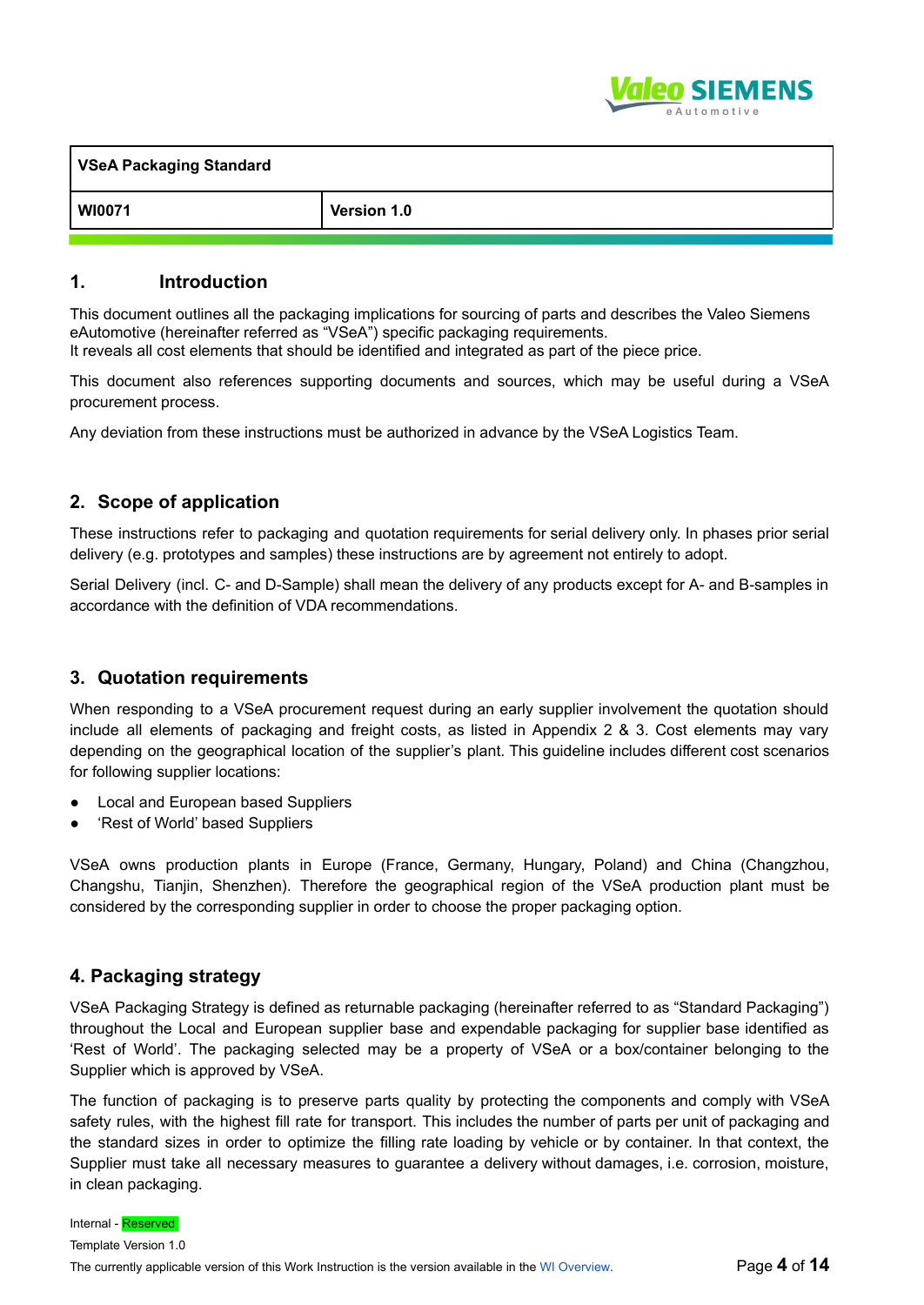

| VSeA Packaging Standard |             |
|-------------------------|-------------|
| WI0071                  | Version 1.0 |

In general packaging has to be defined considering ecological, economical, safety and quality criteria which are among other things designed to avoid transport damages, to reduce handling efforts, to optimize logistics costs and to reduce the amount of packaging types shipped to and handled by VSeA.

The supplier has to prepare the packaging proposal and agree it with the respective VSeA plant. Packaging proposals must be reflected as detailed and accurate as required in the "Packaging Specification" Data Sheet attached in the procurement process. The Data Sheet shall be approved by VSeA in the framework of the Component Review, and in any event no later than at the PPAP-release.

The supplier is always responsible for ensuring part quality up to point of use.

# **5. Packaging types**

## **5.1 Standard packaging**

Packaging owned and provided by VSeA which can be used multiple times for numerous kinds of parts. Supplier can select from a basic range of various packaging sizes (see Appendix 1).

Standard Packaging should always be the preferred option. In case shipment in VSeA Standard Packaging is not possible due to specific part geometry or characteristic, please contact the VSeA Logistics Team.

### **5.2 Expendable packaging**

In some cases, for economical reasons, as back-up packaging or generally for shipping overseas, cardboard packaging is used. It is used once and then will be discarded or the material will be recycled. It is the supplier's responsibility to design packaging on the basis of VSeA requirements for expendable packaging and to bear the costs.

### **5.3 Back-up packaging**

As requested in the SVRF, back-up packaging is mandatory for suppliers in the early project phase. If VSeA for any reason cannot supply enough Standard Packaging, the supplier is allowed to pack parts in back-up packaging. The Supplier needs an approval from VSeA for releasing the Alternative / Back-up Packaging. This is however only valid if following conditions are met:

- Responsible Logistics and Material Planner at VSeA are informed well in advance
- Back-up packaging complies with the requirements for Expendable Packaging
- Quantity of parts per unit must be equal to standard packaging out of ordering reasons
- Back-up packaging is defined from supplier and approved by VSeA
- The costs for back up packaging is overtaken by the party which is responsible for the lack of standard packaging

# **6. Packaging requirements**

### **6.1 Packaging requirements for standard packaging**

All parts that enter production at a VSeA have to meet the following specific packaging requirements.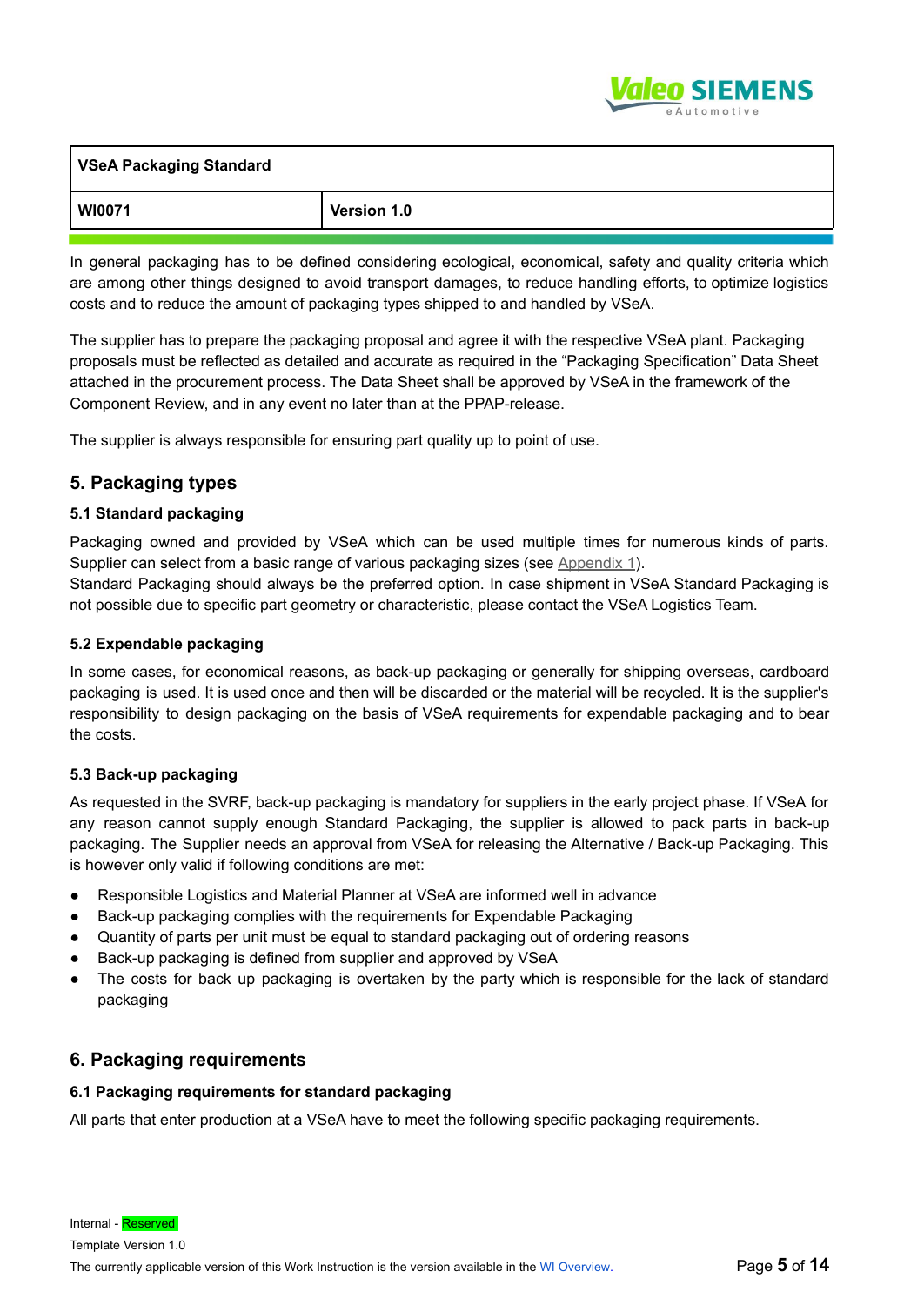

| <b>VSeA Packaging Standard</b> |                    |
|--------------------------------|--------------------|
| <b>WI0071</b>                  | <b>Version 1.0</b> |

#### **6.1.1 Cleanliness requirements**

VSeA plants require a special cleanliness. For example paper, cardboard or wood which could possibly contaminate the production facility with dust and moisture are not allowed - even as inner packaging material. The loading unit has to be wrapped in foil due to cleanliness requirements.

#### **6.1.2 Protection against physical damage**

Additional protection against impacts and vibrations that may cause any damage to the material when provided Standard Packaging is not sufficient enough, is the supplier's responsibility (e.g. trays, cushioning or dunnage).

#### **6.1.3 Stackability and weight requirements**

- All packaging and handling units should be stackable (minimum 1+1). If part configuration or weight requirements do not permit stacking, prior approval is required from the VSeA Logistics Team. Every Handling Unit needs to be strapped.
- Maximum height of handling unit is 1000 mm
- Maximum weight per handling unit is 500 kg
- Maximum weight of a packaging unit (including packaging material) is 12 kg

### **6.1.4 Electrostatic Discharge protection**

ESD-sensitive parts are only allowed to get in contact with ESD protective packaging which meet DIN EN 61340-5 -1/-2/-3 requirements (e.g. anti-static packaging material).

#### **6.1.5 Moisture and anti-corrosion protection**

When corrosion of the part is a risk, corrosion inhibiting materials (e.g. VCI bags) and protection against moisture (e.g. dry bags) are required. The design of the moisture and anti-corrosion protection is under the supplier's responsibility. VSeA has to approve.

#### **6.1.6 Packaging loop**

For any new projects VSeA will provide the returnable standard packaging (small load carrier or specific containers for big sized parts).

VSeA and the Supplier will jointly define the number of returnable containers required for the loop based upon lead times, delivery frequency, inventories and consumption rate. VSeA and Supplier will set up strict inventory management for incoming and outgoing containers. VSeA will in no case fund returnable containers beyond the agreed loop size. This is also valid for returnable special load carriers (e.g. trays, see 6.3).

The Supplier cannot use these returnable containers for any other flow than for deliveries to the VSeA site. They should also not be used for:

- The inner production circulation
- The intermediate storage of half-finished parts
- Stockpiling
- Providing of sub-suppliers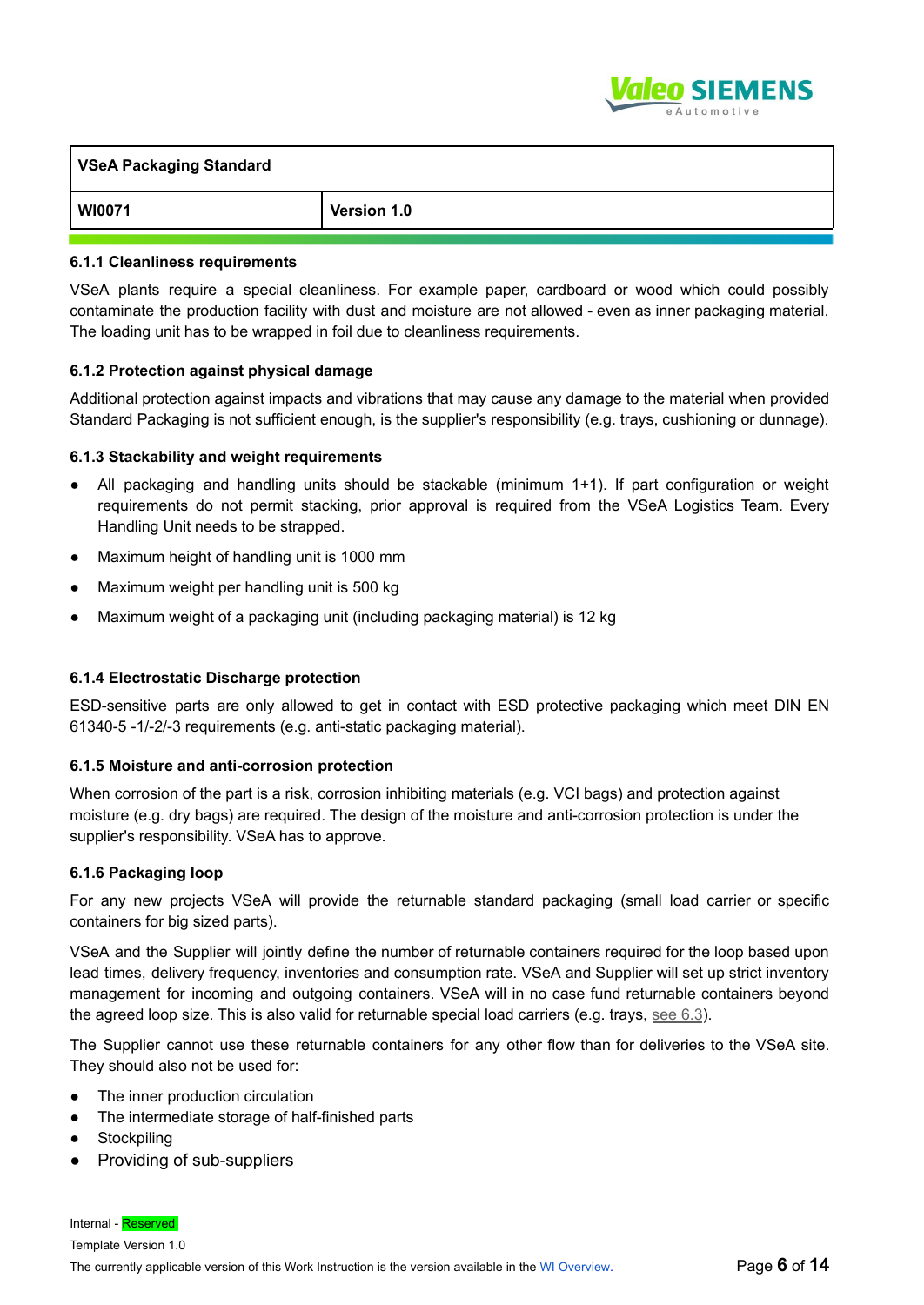

| VSeA Packaging Standard |             |
|-------------------------|-------------|
| WI0071                  | Version 1.0 |

If the supplier would need additional packaging to manage other usages, the Supplier has to buy its own boxes and make sure that the two packaging loops will never be mixed. The supplier has to ensure a strict inventory control of this additional loop. VSeA will never compensate for the loss of this supplier-owned packaging.

The legal owner of the packaging shall be responsible for the cleaning, maintenance and repair of the carriers and bear all related costs. If the packaging is dirty and could possibly contaminate the quality of the part or production facility, then the VSeA Logistics Team is immediately to be informed for further instructions.

If Standard Packaging is damaged in such a way that part protection and stackability is not guaranteed, then it is classed as damaged. Do not ship parts using a damaged container. In any case of damaged containers, please contact the VSeA Logistics Team.

By default the empty containers are delivered to the supplier's production location.

Should a supplier be classified as 'Rest of World' based Suppliers, but has a local distribution center referring to the location of VSeA production plants, VSeA will provide Standard Packaging to support the delivery loop between the local distribution center and the VSeA production plant only.

In case of a stock-out of returnable containers, the Supplier must contact the responsible VSeA Logistics Planner who can authorize deliveries with back-up packaging. Supplier is responsible for securing the deliveries.

# **6.2 Packaging requirements for expendable packaging**

### **6.2.1 Cardbox requirements**

- Supplier must ensure that cardboard quality and thickness is sufficient to protect the shipped goods against any kind of transport damages
- Cardboard boxes with removable covers or lids are mandatory (e.g. FEFCO 0306), boxes with flaps are forbidden (e.g. FEFCO 0201)
- Cardboard sizes must be modular to standard sized pallets (see 6.2.2)
- Weight and stackability requirements (as defined in 6.1.3) must be fulfilled

### **6.2.2 Pallet requirements**

- All parts shall be delivered on EURO pallet (1200x800 mm) or Over Sea pallet (1140x760/790 mm) 4-way entry pallets or equivalently sized 4-way entry boxes/containers
- Other pallet sizes require permission by the VSeA Logistics Team
- No packaging materials may overhang the pallet
- Wooden material must follow ISPM 15 regulations and must be marked with the "IPPC" logo
- Weight and stackability requirements (as defined in  $6.1.3$ ) must be fulfilled
- The Handling Unit needs to be wrapped in foil due Cleanliness Requirements. (Top and all 4 outer Faces)

### **6.2.3 Common considerations for Expendable Packaging**

- Expendable packaging shall be designed with consideration given to ease of handling and the repacking into VSeA Standard Packaging (see chapter 6.3)
- Expendable packaging will not be accepted for Local/EU suppliers unless benefits are proven by business case over Standard Packaging
- Crates and wooden boxes shall always be avoided

### Internal - Reserved

Template Version 1.0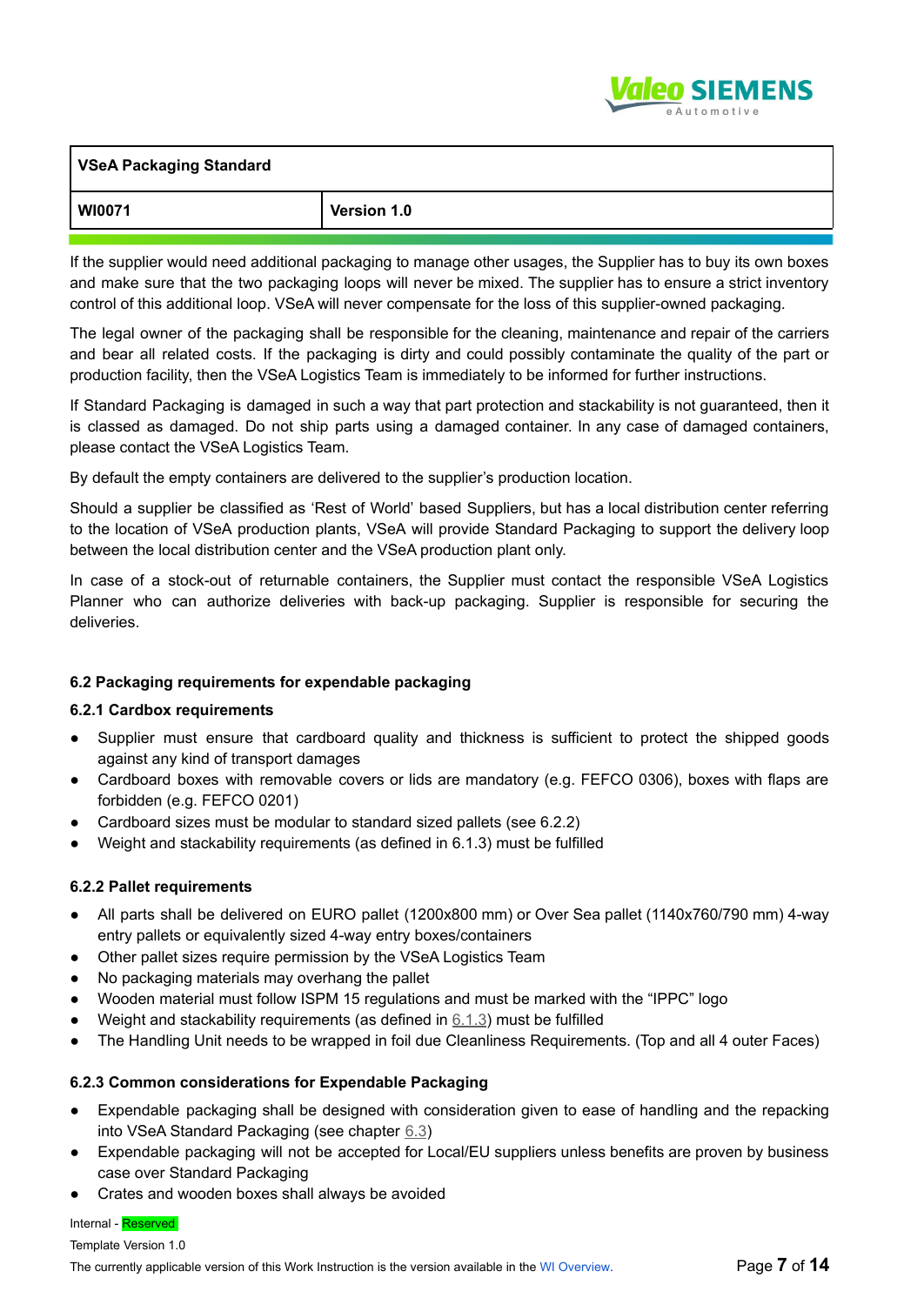

| <b>VSeA Packaging Standard</b> |             |
|--------------------------------|-------------|
| <b>WI0071</b>                  | Version 1.0 |

- All expendable packaging materials shall be legally and economically recyclable or disposable
- Customized pallets will not be accepted for Local/EU suppliers. EURO Pallet is requested (1200x800 mm).

### **6.3 Special Load Carrier (Tray/Inlay)**

A special load carrier is generally a durable inner packaging made of a specific type of plastic material and shall be designed to ensure part stability during transport and protection from other potential damages.

Special load carriers are to be designed, developed and purchased by the supplier and shall be included in the part price, but need to be released by VSeA team.

Easy handling and a high packaging density are required for special load carriers and poka yoke needs to be fulfilled. The VSeA logo and the VSeA load carrier number must be integrated in the special load carrier (packaging number of supplier can be added if requested).

For some parts, the use of ESD protective packaging is mandatory. ESD suitable packaging must be provided for electronic components, in order to assure a continuous ESD-protection. The supplier shall investigate what form of protection is the best for the component.

#### **6.4 Materials**

Supplier shall consider following important remarks for certain packaging materials or packaging components:

| Wood                             | Wood based packaging material for shipments have to meet ISPM 15<br>regulations |  |
|----------------------------------|---------------------------------------------------------------------------------|--|
| Paper                            | Waxed or oiled papers should be avoided                                         |  |
| Composite packaging<br>materials | Not allowed for expendable packaging due to recycling issues                    |  |
| Styrofoam                        | Not allowed for packaging due to the VSeA cleanliness requirements              |  |
| Loose fill materials             | Loose fill materials are not allowed                                            |  |
| VCI materials                    | Ensure that used VCI materials are suitable for regular recycling               |  |
| <b>PVC</b>                       | Not allowed due to environmental issues and disposal costs                      |  |
| <b>Straps</b>                    | Only use plastic PET or PP straps                                               |  |
| Tape                             | Tape should not limit the recyclability of material                             |  |
| Edge protection                  | Do not use metal edge protection                                                |  |

#### **6.5 Continuous Improvement**

VSeA and Supplier will agree to a periodic meeting schedule, at least, one meeting will be held each year and will deal with packaging matters.

VSeA will require Supplier to provide VSeA with at least an annual a continuous improvement plan that will at least focus on the following objectives:

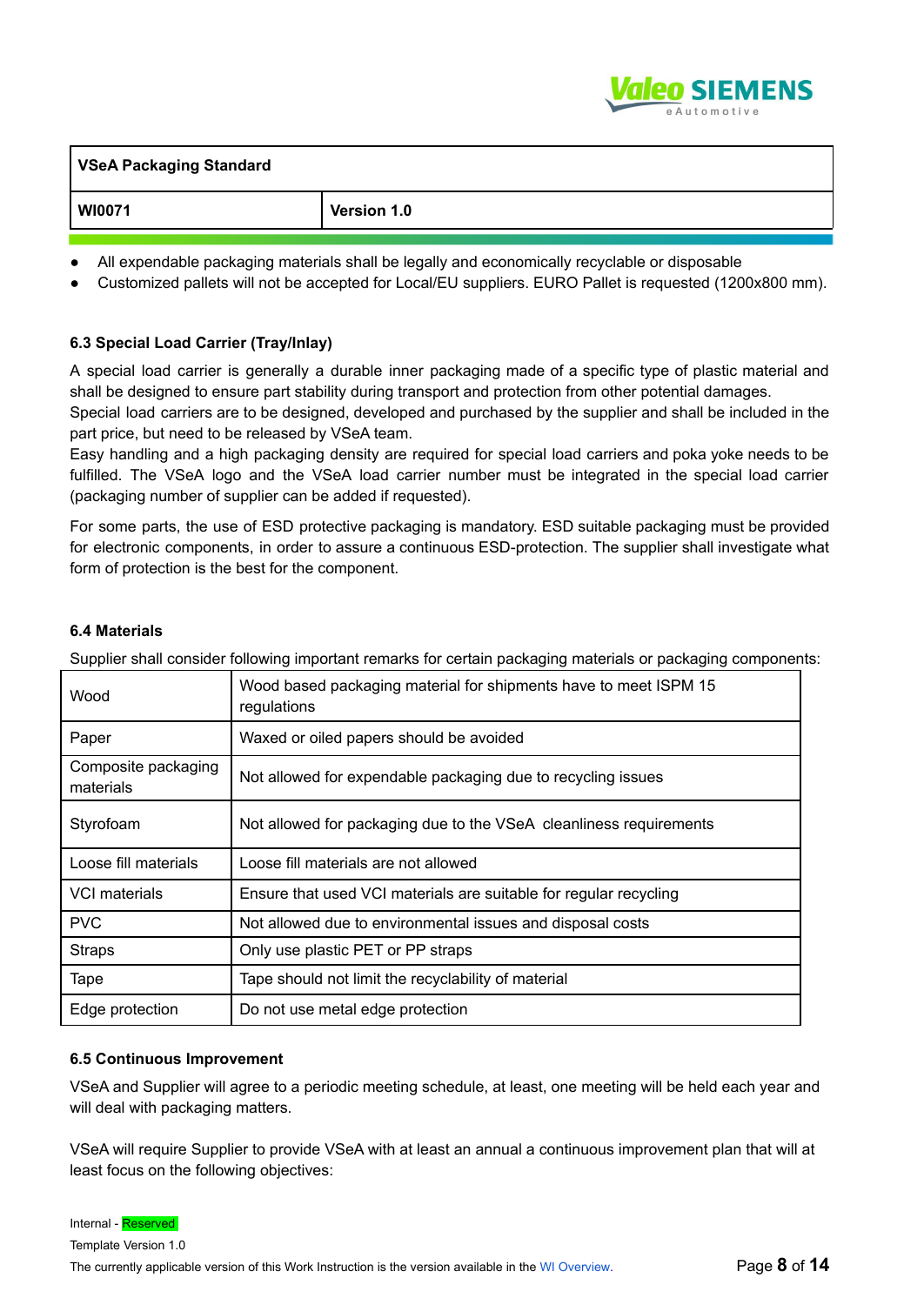

| VSeA Packaging Standard |             |  |
|-------------------------|-------------|--|
| WI0071                  | Version 1.0 |  |
|                         |             |  |

- Improving the delivery performance
- Reducing delivery and internal production lot sizes
- Packaging improvement and adaptation

# **7. Appendices**

**7.1 Appendix 1 – Range of Standard Packaging**

## **Standard Container**

|    | <b>Type</b>                              | Inner<br>dimensions<br>(with lid)<br>(LxWxH in mm) | Outer<br>dimensions<br>(LxWxH in mm) | Volume<br>(1) | <b>Tare</b><br>Weight<br>(kg) | Min.<br>units<br>per<br>layer | Max.<br>units<br>per<br>pallet |
|----|------------------------------------------|----------------------------------------------------|--------------------------------------|---------------|-------------------------------|-------------------------------|--------------------------------|
| 4  | <b>RL-KLT 3115</b><br><b>RL-KLT 3147</b> | 243x162x129.5<br>(119.5)                           | 300x200x147                          | 5.3           | 0.63                          | 16                            | 96                             |
| Ŀа | <b>RL-KLT 4047</b><br><b>RL-KLT 4147</b> | 345x260x129.5<br>(119.5)                           | 400x300x147                          | 11.8          | 1.20                          | 8                             | 48                             |
|    | <b>RL-KLT 4280</b>                       | 346x260x262<br>(252)                               | 400x300x280                          | 24.1          | 1,70                          | 8                             | 24                             |
| 4  | <b>RL-KLT 6047</b><br><b>RL-KLT 6147</b> | 544x359x129.5<br>(119.5)                           | 600x400x147                          | 25.7          | 2.00                          | 4                             | 24                             |
| 4  | <b>RL-KLT 6013</b>                       | 544x359x195<br>(185)                               | 600x400x213                          | 38,9          | 2.54                          | $\overline{4}$                | 16                             |
|    | <b>RL-KLT 6080</b><br><b>RL-KLT 6280</b> | 544x359x262<br>(252)                               | 600x400x280                          | 51.9          | 2.95                          | $\overline{4}$                | 12                             |

= ESD-Characteristics optional. In PL Power Electronics mandatory as standard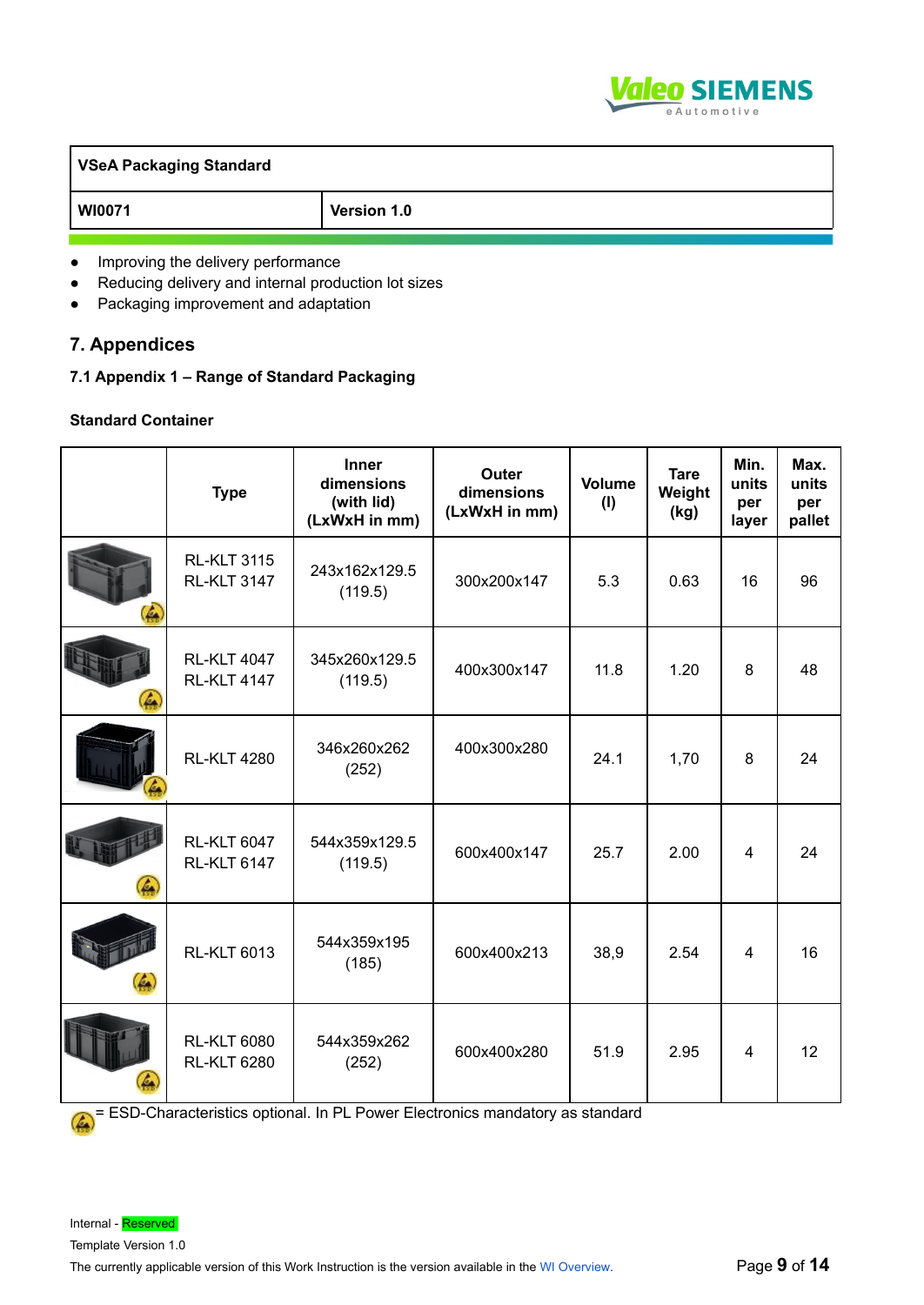

| <b>VSeA Packaging Standard</b> |             |
|--------------------------------|-------------|
| <b>WI0071</b>                  | Version 1.0 |

#### **Cover Lids for Container**

| <b>Used for Type</b>                                           | <b>Dimensions</b><br>$(L \times W \text{ in mm})$ | <b>Tare Weight</b><br>(kg) |
|----------------------------------------------------------------|---------------------------------------------------|----------------------------|
| <b>RL-KLT 3115</b><br><b>RL-KLT 3147</b>                       | 279x198                                           | 0.1                        |
| <b>RL-KLT 4047</b><br><b>RL-KLT 4147</b><br><b>RL-KLT 4280</b> | 396x297                                           | 0.3                        |
| RL-KLT 6047 / 6080<br>RL-KLT 6147 / 6280                       | 594x396                                           | 0.7                        |

ESD-Characteristics optional. In PL Power Electronics mandatory as standard

### **Plastic Pallet**

| Dimension:<br>Tare Weight: | Plastic Pallet (ESD)<br>1200 x 800 x 155 mm (L x W x H)<br>15 kg |                          |
|----------------------------|------------------------------------------------------------------|--------------------------|
| Design:                    | 3 skids, closed upper surface with<br>retaining edge             | $\overline{\phantom{a}}$ |
| Material:                  | Polypropylene (PP)                                               |                          |
| Static load:               | 3500 kg                                                          |                          |
| Dynamic load:              | 1500 kg                                                          |                          |

= ESD-Characteristics optional. In PL Power Electronics mandatory as standard

# **Lid for Pallet**

| <b>Lid for Plastic Pallet</b> |                                              |  |
|-------------------------------|----------------------------------------------|--|
|                               | For Basic Dimension:   1200 x 800 mm (L x W) |  |

**A**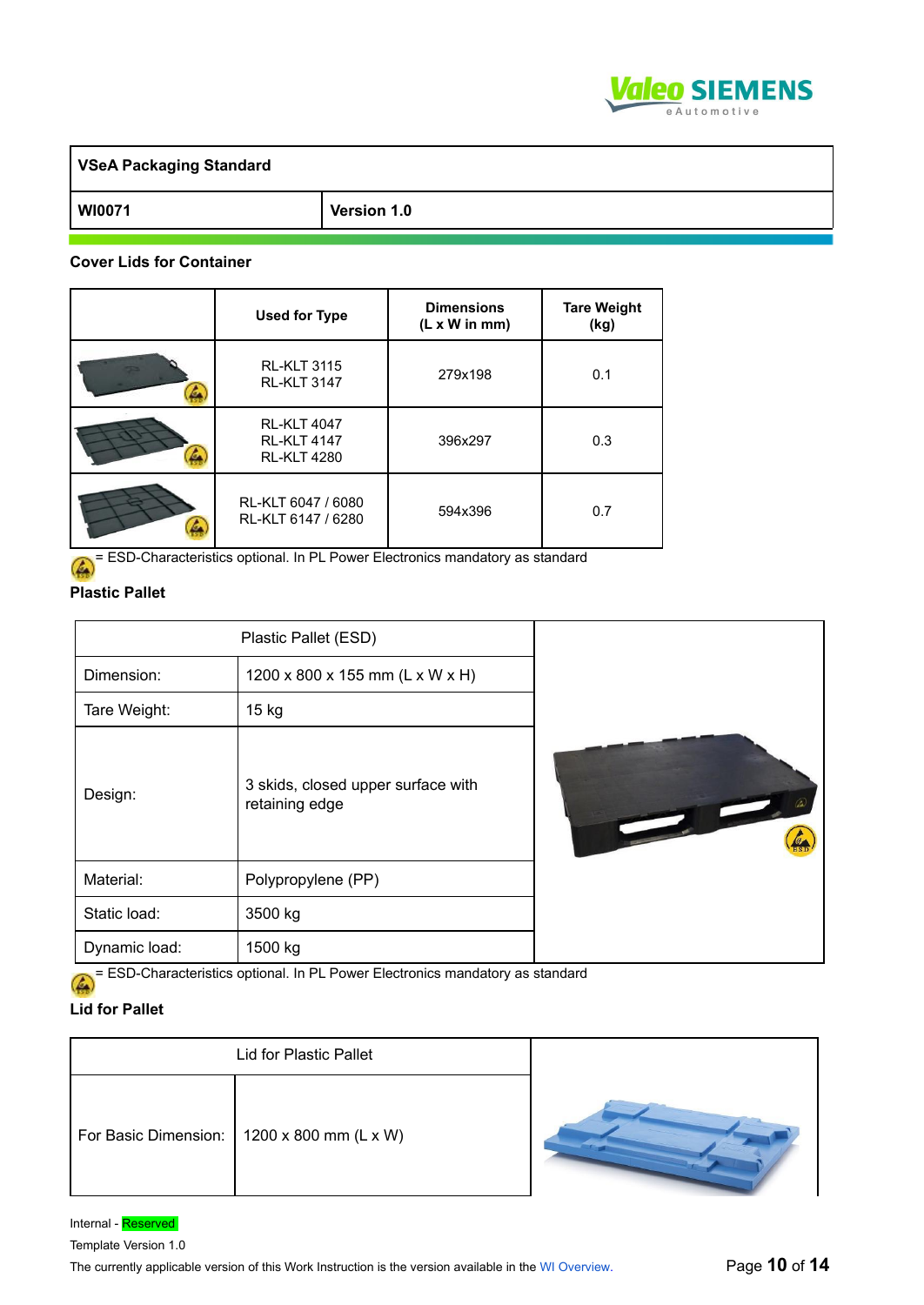

| <b>VSeA Packaging Standard</b> |                    |                                                               |  |
|--------------------------------|--------------------|---------------------------------------------------------------|--|
| <b>WI0071</b>                  |                    | Version 1.0                                                   |  |
| <b>Outer Dimensions:</b>       |                    | 1210 x 810 mm (L x W)                                         |  |
| Tare Weight:                   | $5.5$ kg           |                                                               |  |
| Design:                        | <b>Units</b>       | Suitable for all Standard Packaging<br>Four strapping grooves |  |
| Material:                      | Polypropylene (PP) |                                                               |  |

### **Large / Heavy Load Carriers**

|                       | Light Box (ESD)                                                                                            |  |
|-----------------------|------------------------------------------------------------------------------------------------------------|--|
| Suited for Dimension: | $1210 \times 810 \times xxx^{*}$ mm (L x W x H)                                                            |  |
| Inner dimension:      | 1160 x 760 x xxx* mm (L x W x H)                                                                           |  |
| Tare Weight:          | $\sim 35*$ kg                                                                                              |  |
| Design:               | Loading unit parts: Pallet, sleeve, lid<br>foldable<br>Opt.: Click bracket, runners/bases,<br>tension belt |  |
| Material:             | Polypropylene (PP) (dischargeable)                                                                         |  |

= ESD-Characteristics optional. In PL Power Electronics mandatory as standard

\* = variable ring-height-options. Depends on Packaging Concept

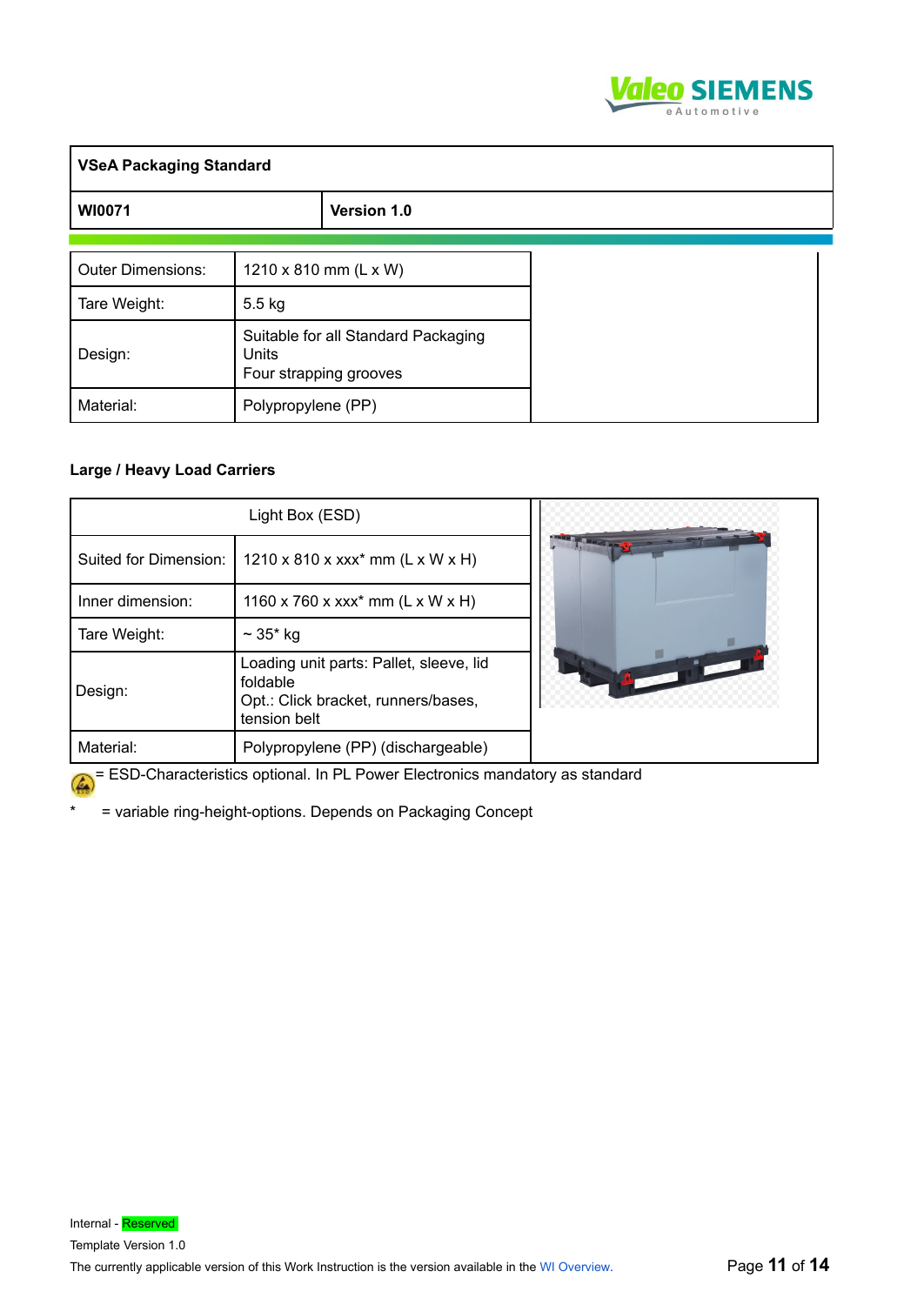

| <b>VSeA Packaging Standard</b> |             |
|--------------------------------|-------------|
| <b>WI0071</b>                  | Version 1.0 |

#### **7.2 Appendix 2 – Packaging and Delivery Cost Elements for Local & European Suppliers**

|                       | <b>Option 1 (Standard)</b>                                                                                                                                                  | <b>Option 2 (Exceptional)</b>                                                                                |
|-----------------------|-----------------------------------------------------------------------------------------------------------------------------------------------------------------------------|--------------------------------------------------------------------------------------------------------------|
| <b>Packaging Type</b> | <b>Returnable Packaging</b>                                                                                                                                                 | One Way / Back Up Packaging                                                                                  |
| <b>Instruction</b>    | Due to specific cleanliness and ESD<br>requirements at VSeA production plants,<br>supplier's parts have to be packed in<br>VSeA owned and returnable standard<br>packaging. | If VSeA Standard Packaging is not a<br>suitable option, One Way Packaging<br>can be chosen by business case. |
|                       |                                                                                                                                                                             |                                                                                                              |

| Packaging<br><b>Strategy</b> | Returnable                                           | Expendable                                           |
|------------------------------|------------------------------------------------------|------------------------------------------------------|
|                              |                                                      |                                                      |
| Owner of<br>Packaging        | <b>VSeA</b>                                          | Supplier                                             |
|                              |                                                      |                                                      |
| <b>Delivery Terms</b>        | FCA (named Supplier site) &<br>DAP (named VSeA site) | FCA (named Supplier site) &<br>DAP (named VSeA site) |

| <b>Cost Elements</b>   | Direct Cost Elements to be included in Supplier's Quotation                                                                                                                                                                       |  |                                                                      |
|------------------------|-----------------------------------------------------------------------------------------------------------------------------------------------------------------------------------------------------------------------------------|--|----------------------------------------------------------------------|
| <b>Freight Costs</b>   | Freight Costs for delivery loop                                                                                                                                                                                                   |  | One Way Freight Costs                                                |
|                        |                                                                                                                                                                                                                                   |  | One Way Packaging Costs (e.g.<br>cardboard)                          |
|                        | Inner packaging material (e.g. trays)                                                                                                                                                                                             |  | Inner packaging material (e.g. trays)                                |
| <b>Packaging Costs</b> | Expendable dunnage and cushioning                                                                                                                                                                                                 |  | Expendable dunnage and cushioning                                    |
|                        | Load Securing and bundling costs<br>(e.g. banding, shrink wrapping)*                                                                                                                                                              |  | Load securing and bundling costs<br>(e.g. banding, shrink wrapping)* |
|                        |                                                                                                                                                                                                                                   |  |                                                                      |
|                        | VSeA will provide containers to support a delivery loop only. This does not include<br>any stock-holding, batch building or WIP containers - to support these activities the<br>suppliers will need to fund their own containers. |  |                                                                      |
| <b>Exclusions</b>      | VSeA will fund Standard Packaging for the supplier's final assembly location only                                                                                                                                                 |  |                                                                      |

|                   | suppliers will riega to furta triel own containers.                                                                                                   |
|-------------------|-------------------------------------------------------------------------------------------------------------------------------------------------------|
| <b>Exclusions</b> | VSeA will fund Standard Packaging for the supplier's final assembly location only.                                                                    |
|                   | Handling units have to be strapped & wrapped in foil due to cleanliness<br>requirements. This procedure is binding for Standard and One Way Packaging |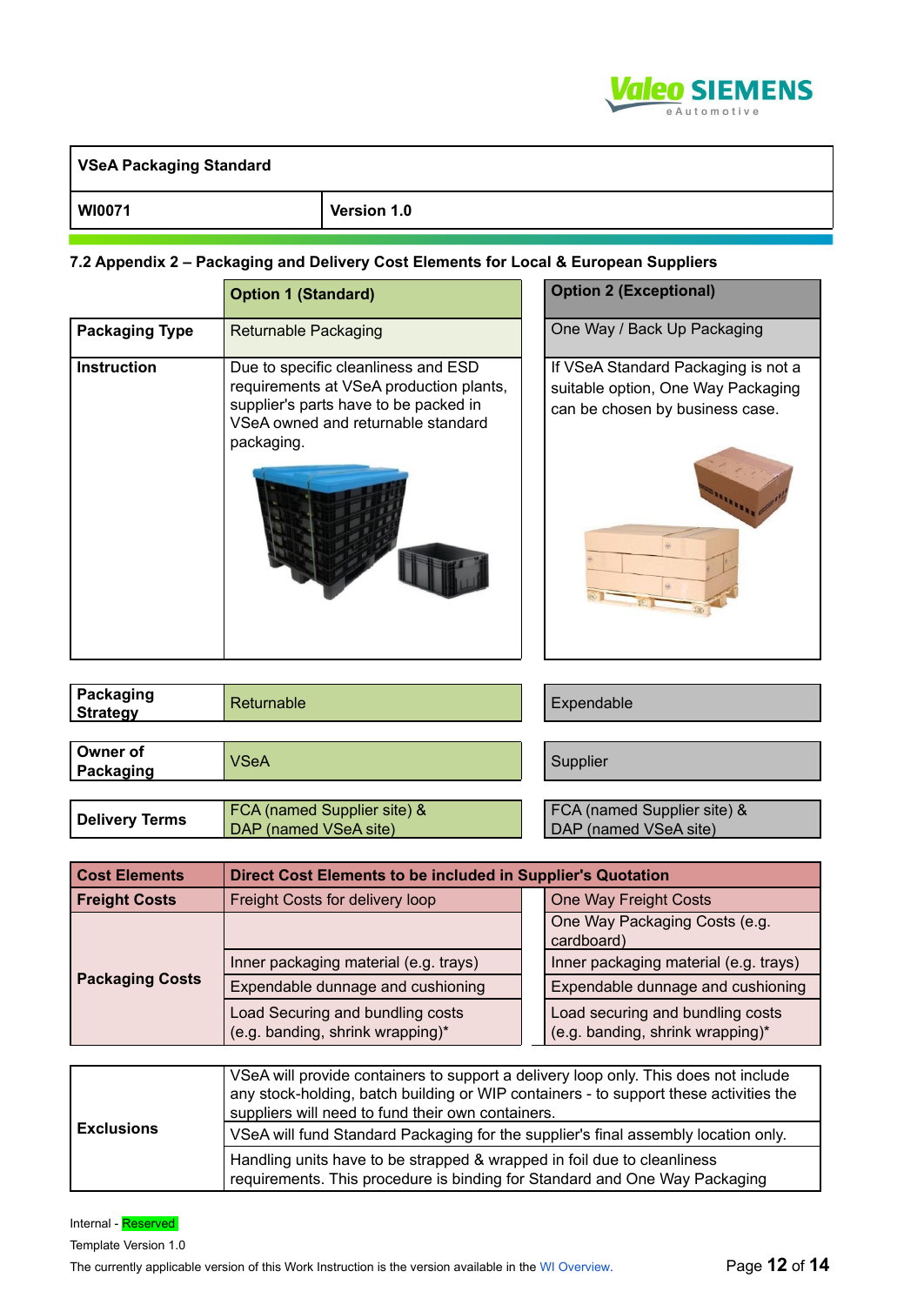

| <b>VSeA Packaging Standard</b> |             |
|--------------------------------|-------------|
| <b>WI0071</b>                  | Version 1.0 |

#### **7.3 Appendix 3 – Packaging and Delivery Cost Elements for 'Rest of World' Suppliers**

| <b>Packaging Type</b> | One Way Packaging                                                                                                                                                                              |  |
|-----------------------|------------------------------------------------------------------------------------------------------------------------------------------------------------------------------------------------|--|
| <b>Instruction</b>    | Expendable Packaging is used once and then discarded or the material will be<br>recycled.<br>All expendable packaging materials shall be legally and economically recyclable or<br>disposable. |  |
|                       | Crates and wooden boxes shall always be avoided.                                                                                                                                               |  |

| <b>Packaging Strategy</b> | Expendable                                                       |  |
|---------------------------|------------------------------------------------------------------|--|
|                           |                                                                  |  |
| Owner of Packaging        | Supplier                                                         |  |
|                           |                                                                  |  |
| <b>Delivery Terms</b>     | FCA (named Supplier site) &                                      |  |
|                           | DAP (named VSeA site)                                            |  |
|                           |                                                                  |  |
| <b>Cost Elements</b>      | Direct Cost Elements to be included in Supplier's Quotation      |  |
| <b>Freight Costs</b>      | One Way Freight Costs                                            |  |
|                           | One Way Packaging Costs (e.g. cardboards, pallet)                |  |
| <b>Packaging Costs</b>    | Inner packaging material (e.g. trays)                            |  |
|                           | <b>Expendable Dunnage and Cushioning</b>                         |  |
|                           | Load Securing and bundling costs (e.g. banding, shrink wrapping) |  |